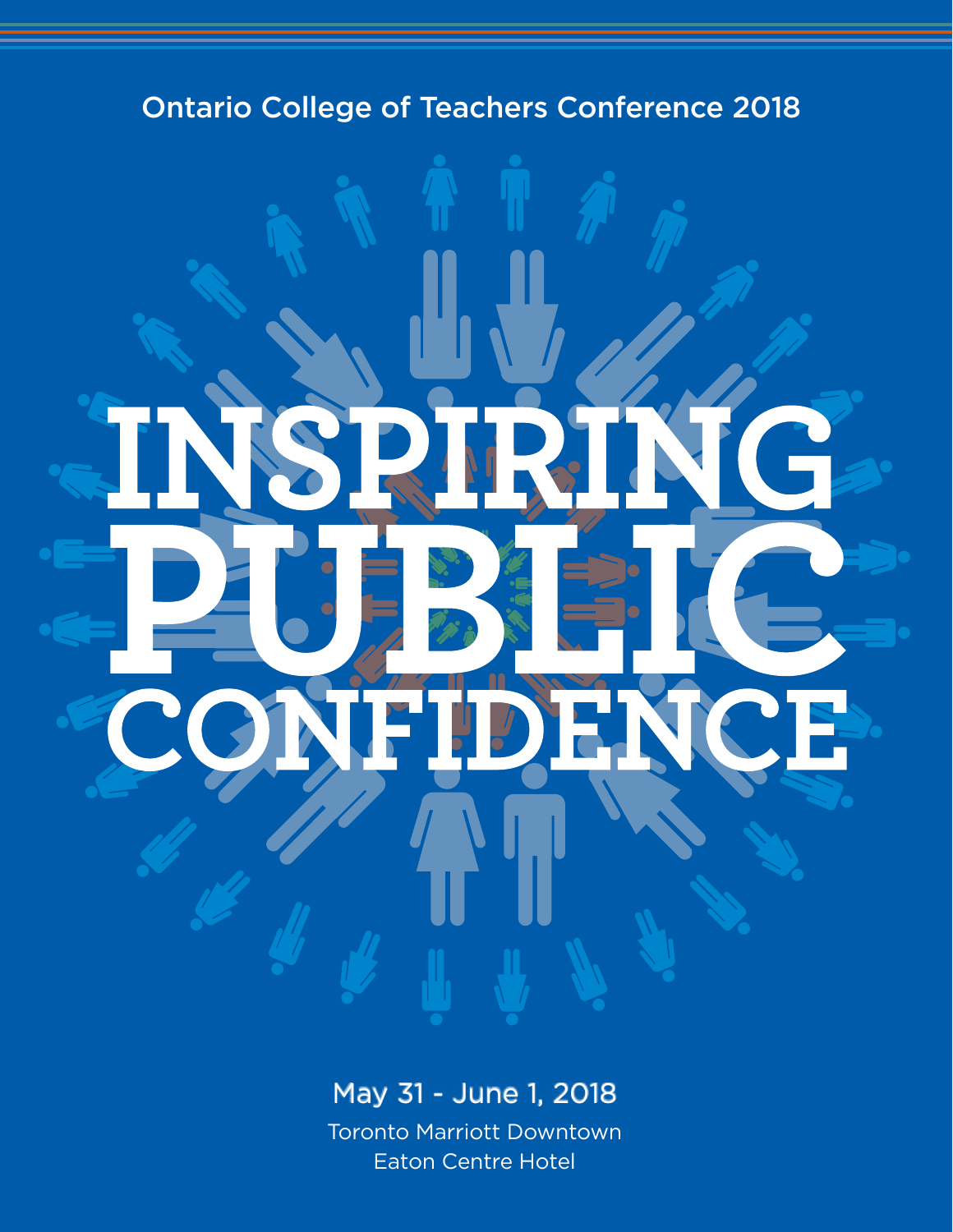## *Message from the Deputy Registrar*

## Join us May 31 – June 1, 2018 at *Inspiring Public Confidence*, the Ontario College of Teachers' Conference. Registration is now open!



Wondering about the latest developments in professional regulation? Are you interested in learning about the latest trends and best practices from local and global regulatory

thought-leaders? Curious about ethics and standards of practice among regulated professionals?

If you answered, "yes" to any of the questions above, you won't want to miss our 2018 *Inspiring Public Confidence* conference.

Gather insights into the latest developments and trends in self-regulation, professionalism and the public interest. Not only that, our speakers will inspire you.

Be moved by Margaret Trudeau's journey to a healthy body, mind and spirit. Listen to Marc-André Blanchard talk about his experience in international politics. Reflect on Harry Cayton's thoughts about right-touch regulation. Be informed and inspired by Rex Murphy's social commentary on Canada.

You'll also have the opportunity to network with other professionals.

#### Who should attend

Regulators, school board administrators, senior school leaders, school trustees, government officials, providers of teacher education, employers of Ontario Certified Teachers, education advocates and parents.

[Register now](oct-oeeo.ca/register) at [oct-oeeo.ca/register](https://www.gifttool.com/registrar/ShowEventDetails?ID=1728&EID=25012) to attend the conference from May 31 – June 1, 2018 at the [Toronto Marriott](http://www.marriott.com/meeting-event-hotels/group-corporate-travel/groupCorp.mi?resLinkData=Ontario%20College%20of%20Teachers%20Conference%202018%5Eyyzec%60octocta%60232.00%60CAD%60false%604%605/29/18%606/2/18%604/30/18&app=resvlink&stop_mobi=yes)  [Downtown Eaton Centre Hotel.](http://www.marriott.com/meeting-event-hotels/group-corporate-travel/groupCorp.mi?resLinkData=Ontario%20College%20of%20Teachers%20Conference%202018%5Eyyzec%60octocta%60232.00%60CAD%60false%604%605/29/18%606/2/18%604/30/18&app=resvlink&stop_mobi=yes)

This year's conference promises to be our most exciting yet. With more than 30 speakers and 20 workshops in English and French, you'll hear from industry professionals, thought-leaders, and outof-the-box thinkers.

I look forward to meeting you there!

Sincerely,

Joe Jamieson, OCT, MEd Deputy Registrar

#### [About us](http://www.oct.ca/about-the-college)

The Ontario College of Teachers licenses, governs and regulates the profession of teaching in the public interest. It sets standards of practice and ethical standards, conducts disciplinary hearings and accredits teacher education programs affecting its more than 238,000 members in publicly funded schools and institutions across Ontario. The College is Canada's largest regulator for teachers.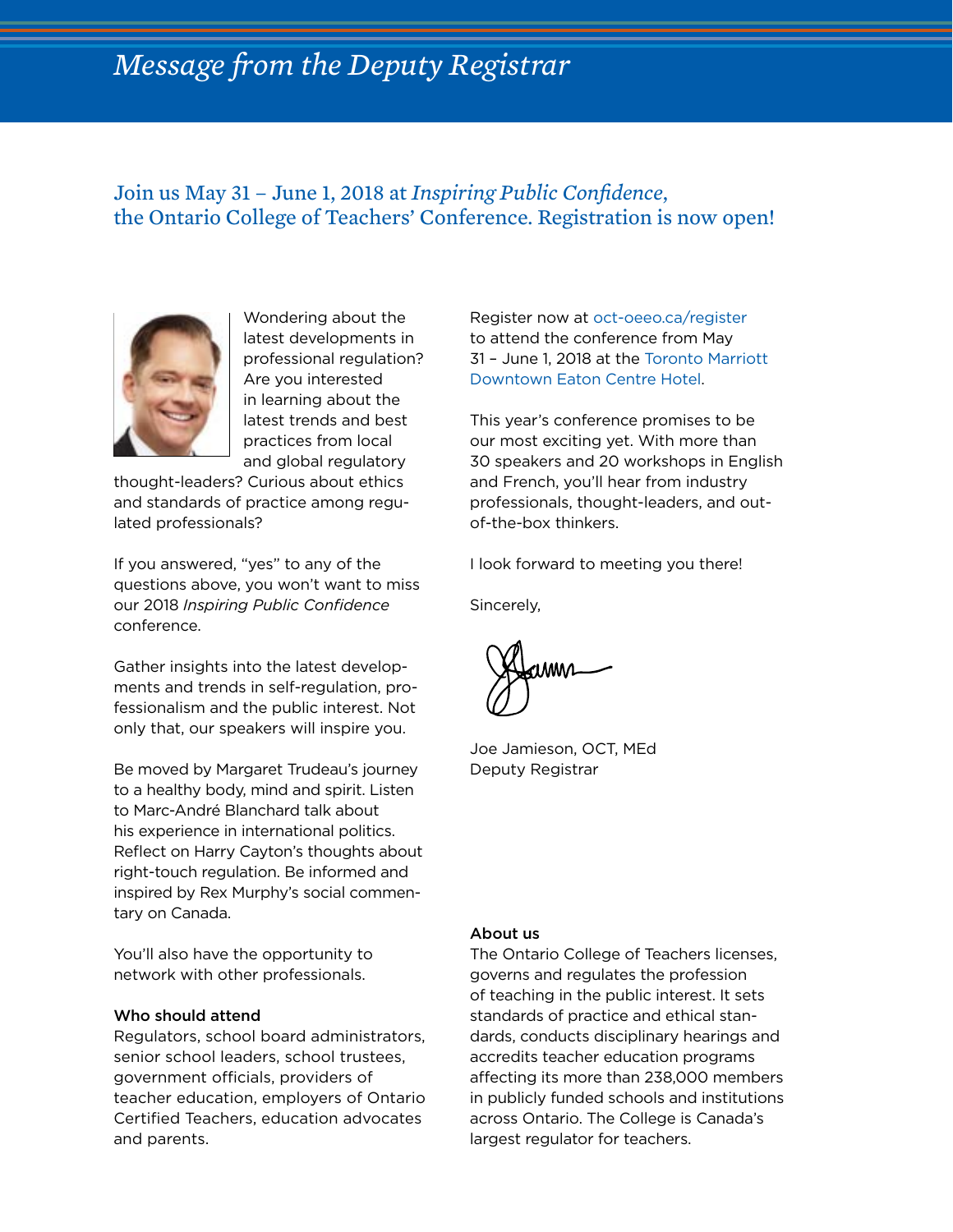

## Don't miss our keynotes!



[Rex Murphy](http://www.oct.ca/about-the-college/conference-2018/keynote/rex-murphy) Social Commentator, Editorialist and Distinct Canadian Voice

The one and only Rex Murphy is a trusted voice across Canadian media. His intellect and biting humour strike through the heart of profound political and social issues. Currently he writes and reports for CBC's *The National* and is a columnist in the *National Post*.



[Harry Cayton](http://www.oct.ca/about-the-college/conference-2018/keynote/harry-cayton) Chief Executive of the Professional Standards Authority

Harry Cayton, CBE FFPH, is Chief Executive of the Professional Standards Authority, the statutory body which oversees the regulation and registration of health and care professions in the UK. From 2001-2007 he was National Director for Patients & the Public at the Department of Health following 20 years in the voluntary sector.



[Marc-André Blanchard](http://www.oct.ca/about-the-college/conference-2018/keynote/marc-andre-blanchard) Canada's Ambassador and Permanent Representative to the United Nations

As Canada's Ambassador to the UN, Marc-André Blanchard is the primary channel for communications between the Canadian government and the United Nations. Prior to his appointment, he was Chairman and CEO of McCarthy Tétrault, one of Canada's most prominent law firms. In 2016, Blanchard was named one of Canada's Most Powerful Business People.



[Margaret Trudeau](http://www.oct.ca/about-the-college/conference-2018/keynote/margaret-trudeau) Celebrated Canadian and Mental Health Advocate

Margaret Trudeau is celebrated both for her role in the public eye and as a respected mental-health issues advocate. From becoming a prime minister's wife at a young age, to the loss of both her son and her former husband, to living with bi-polar disorder, Margaret tirelessly shares her personal stories to remind others of the importance of nurturing the body, mind, and spirit.

*Simultaneous interpretation in English and French is available for keynote addresses.*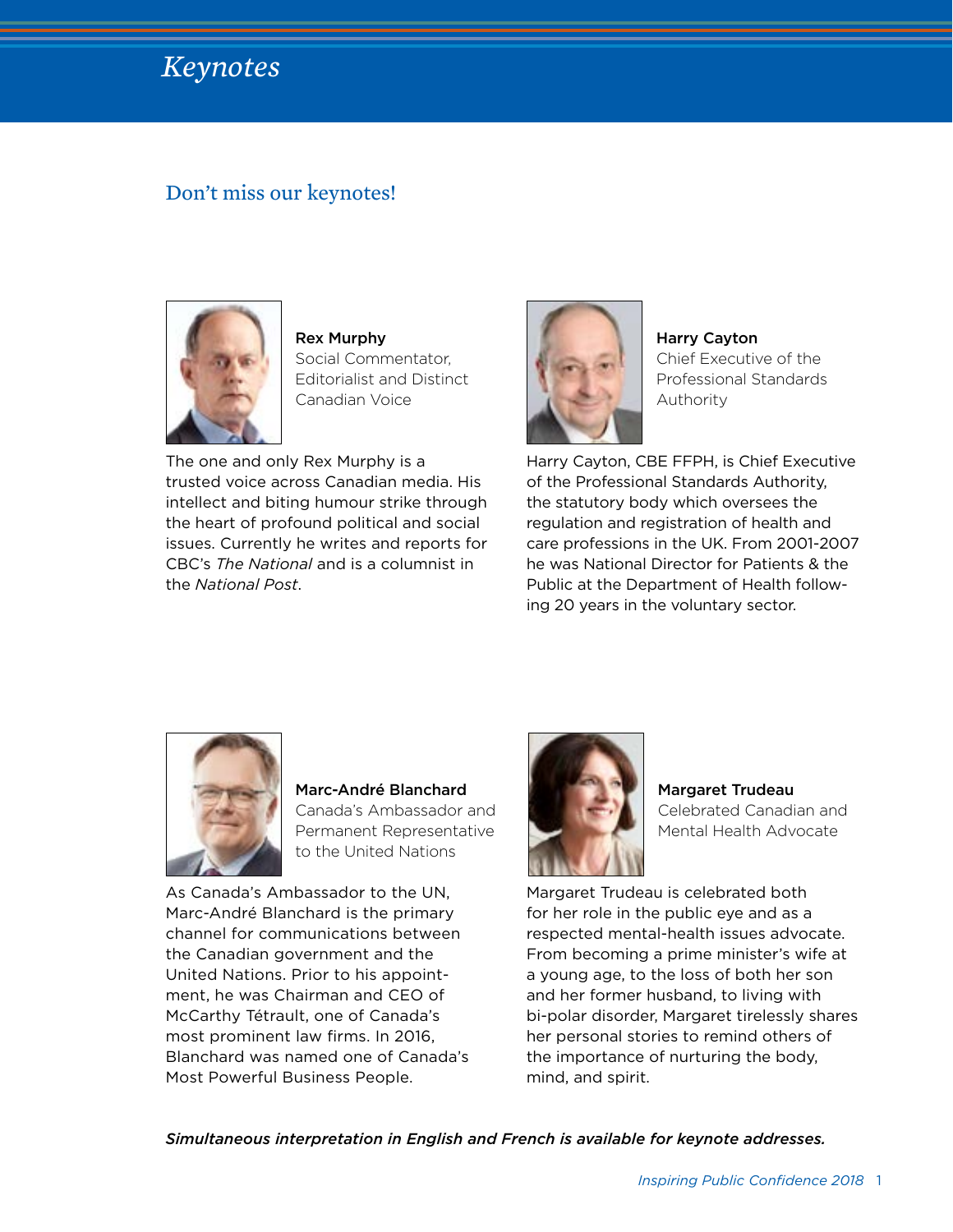## *Registration information*

## About the conference

Thought leaders will provide their insights on the latest trends on:

- professional regulation
- protecting the public interest
- topics of interest to employers of Ontario Certified Teachers.

*Workshops will be offered in English or French, or by simultaneous interpretation.*

## Who should attend

- professional regulators
- school board administrators
- senior school leaders
- school trustees
- government officials
- providers of teacher education
- employers of Ontario Certified Teachers
- education advocates
- parents

## To Register

Book by February 28, 2018 to receive the Early Bird Rate of \$250 + HST

Regular Conference Rate – beginning March 1, 2018: \$275 + HST

#### Registration fees include:

- breakfast both mornings
- lunch on May 31
- refreshments
- a complimentary networking reception.

#### Visit [oct-oeeo.ca/register.](https://www.gifttool.com/registrar/ShowEventDetails?ID=1728&EID=25012)

## *Venue and accommodations*

The College has arranged a special discounted rate of \$232 plus applicable taxes with our official hotel partner, the Toronto Mariott Downtown Eaton Centre.

#### Reservations can be made by:

- calling 1-800-905-0667. Ensure you reference "Ontario College of Teachers Conference" to receive the discounted rate.
- going [online](http://www.marriott.com/meeting-event-hotels/group-corporate-travel/groupCorp.mi?resLinkData=Ontario%20College%20of%20Teachers%20Conference%202018%5Eyyzec%60octocta%60232.00%60CAD%60false%604%605/29/18%606/2/18%604/30/18&app=resvlink&stop_mobi=yes) to https://[bit.ly/2A0jA9Z.](http://www.marriott.com/meeting-event-hotels/group-corporate-travel/groupCorp.mi?resLinkData=Ontario%20College%20of%20Teachers%20Conference%202018%5Eyyzec%60octocta%60232.00%60CAD%60false%604%605/29/18%606/2/18%604/30/18&app=resvlink&stop_mobi=yes)

#### About the Hotel:

The Toronto Marriott Downtown Eaton Centre Hotel welcomes you with modern style and award-winning service, as well as an unbeatable location in the heart of the city. You'll find the hotel right next to the Eaton Centre, home of the city's best shopping. Dundas Square and the CN Tower are also nearby. This prime downtown location makes it easy for you to explore the best of this vibrant city.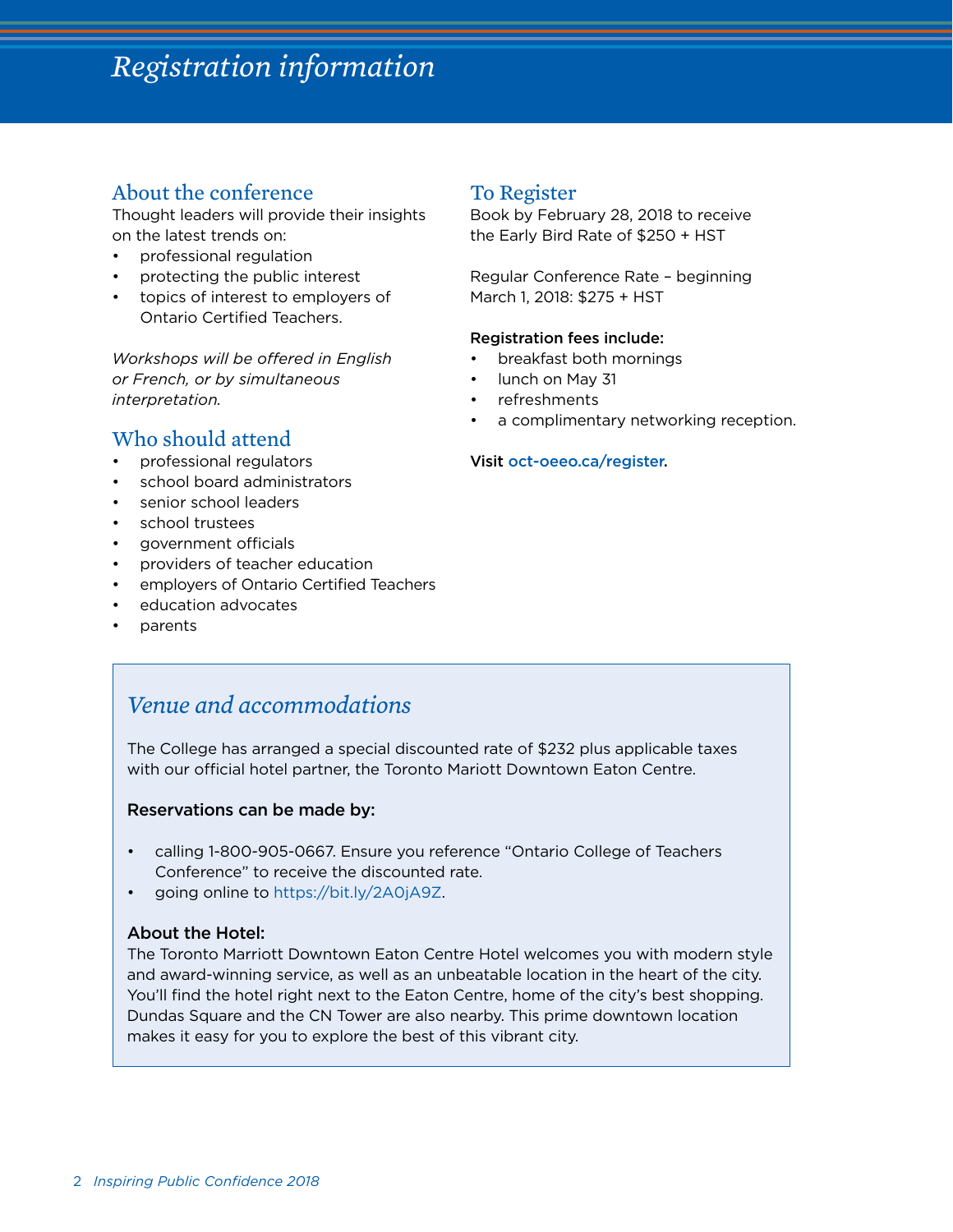## *Workshops*

Thursday, May 31, 2018 Workshop Series 1 | 10:15 a.m. – 11:30 a.m.

#### **Risky Business: The Evolution of Regulatory Effectiveness**

Session ID: PR-1EF (English with simultaneous French interpretation)

Panel Participants: Michael Salvatori, OCT, PhD Chief Executive Officer and Registrar Ontario College of Teachers

#### **Jan Robinson**

Registrar and Chief Executive Officer College of Veterinarians of Ontario

#### Katya Masnyk

Chief Executive Officer Canadian Alliance of Physiotherapy Regulators

In this session, three experienced regulators from both the health and nonhealth sectors will outline their recent collaborative experience in considering regulatory effectiveness. The presenters will provide a brief overview of professional regulation from its origins in the late 19th century driven by government and employers through to the emergence in the 1990s of a decrease in confidence and perceived failure of professional regulation. Influencers such as the OECD (Organization for Economic Co-operation and Development) agenda on regulatory effectiveness, Right Touch regulation and the work of Malcolm Sparrow will be discussed in relation to the development of a contemporary risk assessment and mitigation framework. In addition to providing a draft framework to identify and address risk, the presenters will share strategies to inform and engage governance boards in a regulatory effectiveness dialogue.

#### **Hackathons Aren't Just for Coders (a hands-on problem-solving workshop)**

Session ID: PR-1aE (English)

Presenter: Jordan Max Manager, Policy Professional Engineers Ontario

This interactive learning session will let you experience holding hackathons or sprints to identify and solve problems, and to prototype and test solutions. While hackathons are typically being used for rapid software development, they can also be applied to policy or program development, using Design Thinking (aka Human-Centred Design) methodology. Groups will work on self-identified or facilitator-generated problems, brainstorm, prioritize, and build prototyped solutions, and present them to the other groups.

## **Beyond Pedagogy: Instructing Pre-service Candidates and In-Service Educators in Ethical Understanding to Guide Professional Decision-Making**

Session ID: PI-1E (English)

Presenters: Phillip S. Rogers, EdD Executive Director National Association of State Directors of Teacher Education and Certification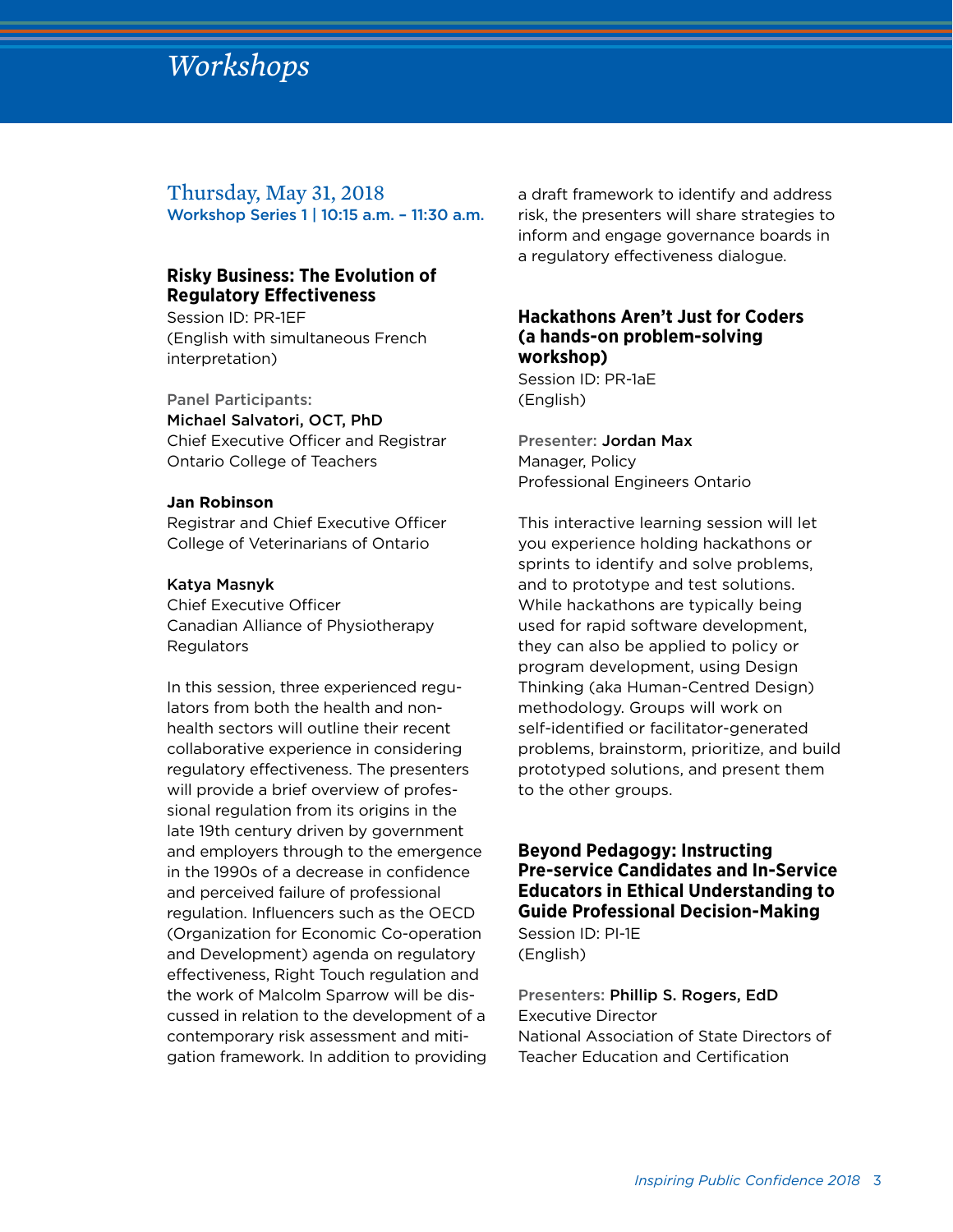## *Workshops (cont'd)*

#### Anne Marie Fenton, EdS

Director, Educator Assessment Georgia Professional Standards **Commission** 

Preparation providers and employing schools can teach beyond pedagogy they can teach all future and current educators to understand the ethics that will guide the decisions they must make in this complex, highly nuanced profession.

The purpose of the session is to collaboratively explore how preparation providers and P-12 schools can intentionally focus on instruction in ethical principles that foster safe learning environments and promote professional decision-making. Participants will examine how real world ethical dilemmas and innovative practices can be embedded throughout pre-service preparation and in-service professional learning support, using the Model Code of Ethics for Educators (MCEE) as a guide.

#### **Reconciliation: Beyond Canada 150**

Session ID: PI-1aE (English)

Presenter: Maurice Switzer Nimkii Communications

Understanding the Treaty Relationship that made possible the peaceful settlement of Canada is fundamental to making any meaningful progress on the 94 Calls to Action of the Truth and Reconciliation Commission.

Treaties that recognized that First Peoples of Turtle Island (North America) are

nations with inviolable land rights preceded the 1867 Act of Confederation by over a century, and the sanctity of those agreements are affirmed in Section 35 of Canada's 1982 Constitution Act.

Honouring these sacred and legallybinding commitments is key to Indigenous peoples achieving the same quality of health care, the same standards of education, and the same economic opportunities as the millions of immigrants whose ancestors agreed to share the wealth of the lands with the peoples who had occupied them since time immemorial.

By hearing the stories encoded by treaty partners in Wampum Belts, participants in this workshop will gain an understanding of how Canada was built on the promise of a partnership between equals, and how the country's moral, political, and fiscal potential can only be accomplished by respecting the original relationship.

### Thursday, May 31, 2018 Workshop Series 2 | 11:45 a.m. – 1:00 p.m.

## **Identifying and Managing Ethical Risks in a Professional Association**

Session ID: PR-2FE (French with simultaneous English interpretation)

Presenter: Michel Séguin PhD, CRHA Professor École des sciences de la gestion de l'Université du Québec à Montréal

President Services Praxie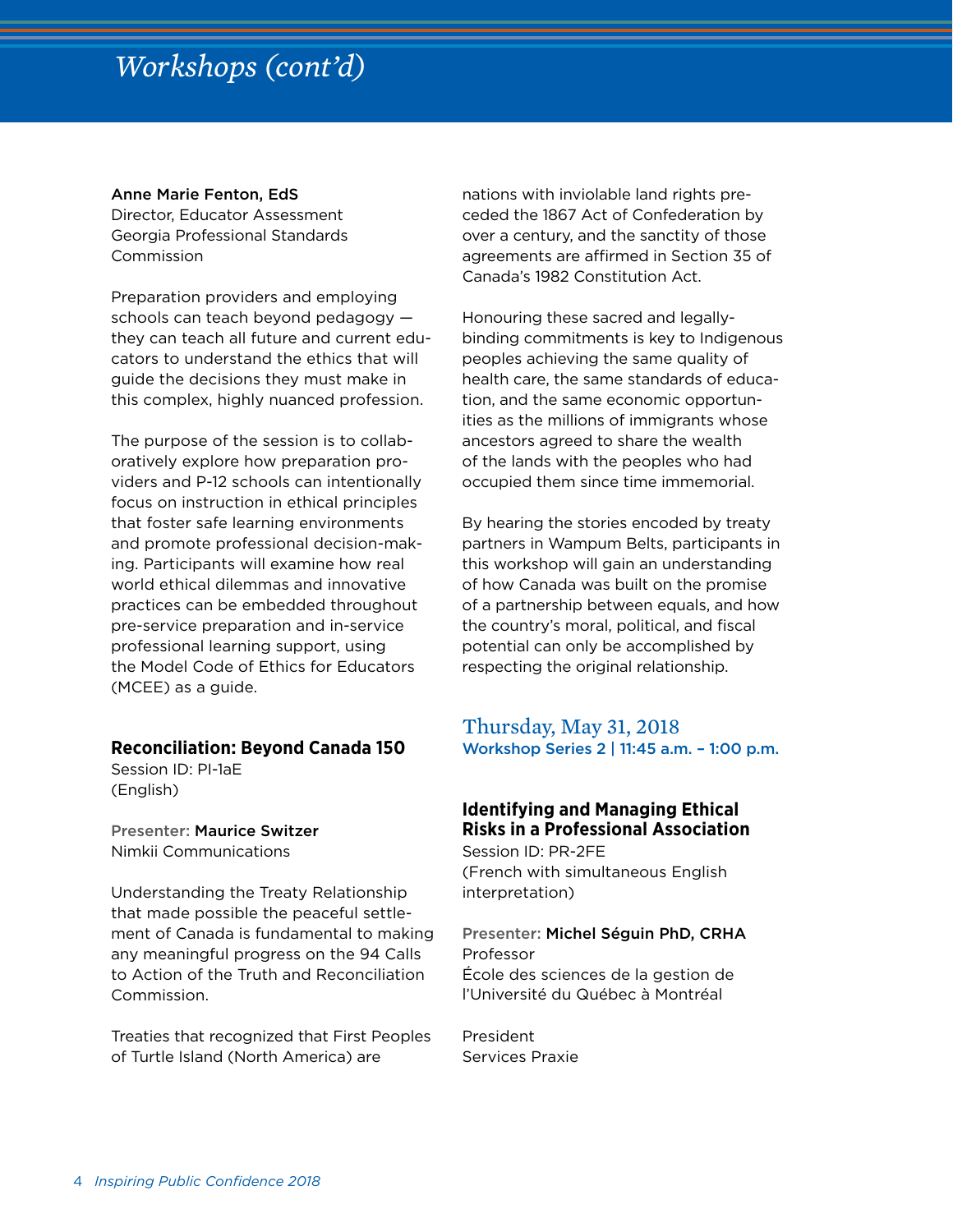In a professional association, the importance of ethical issues no longer needs any demonstrating, but questions remain about how to address them. This presentation takes a practical approach to building a harmonious environment for the stakeholders in the association. By the end of this presentation, participants will be able to identify and understand the ethical issues specific to the association, diagnose the ethical risks within it and introduce an organizational culture that encourages ethical compliance.

#### **Violence Prevention for Schools: Effective Strategies that Promote and Create Positive Behaviours to Prevent Bullying**

Session ID: PI-2E (English)

#### Presenters:

#### **Bill Byrd**

President and Chief Executive Officer Canadian Safe Schools Network

#### **Robert Milkovich**

Writer and Equity Rights Advocate

Youth violence is a serious problem that can have lasting harmful effects on victims and perpetrators alike, including their families, friends and communities.

This informative and practical workshop is designed for school staff, administrators and others who work with youth and who want to find ways of stopping violence from happening in the first place. Participants will explore the myriad forms of school violence such as gangs, bullying and cyber bullying, fighting, weapons use, the rising wave of violence through social media, hate crimes and hate speech and learn about effective violence prevention strategies that can be implemented in schools with minimal cost.

#### **Information for Employers of Ontario Certified Teachers**

Session ID: OCT-2E (English)

#### Presenters:

**Staff from the Ontario College of Teachers**

Wondering what it means when terms, conditions and limitations are listed on an Ontario Certified Teacher's certificate? Do you have questions about the implementation of the New Employers' Area? Have you thought about becoming an accredited additional qualification provider? Are you confident you understand an employer's obligation to report certain criminal charges against members and incidents of professional misconduct to the College? If you are new to your role or if you just want a refresher course, this session will help answer your questions about the College and its processes.

#### **The Importance of Métis Perspectives in Ontario Education: Moving Toward Reconciliation**

Session ID: PI-2aE (English)

Presenter: Wanda Botsford Senior Policy Analyst in Education Métis Nation of Ontario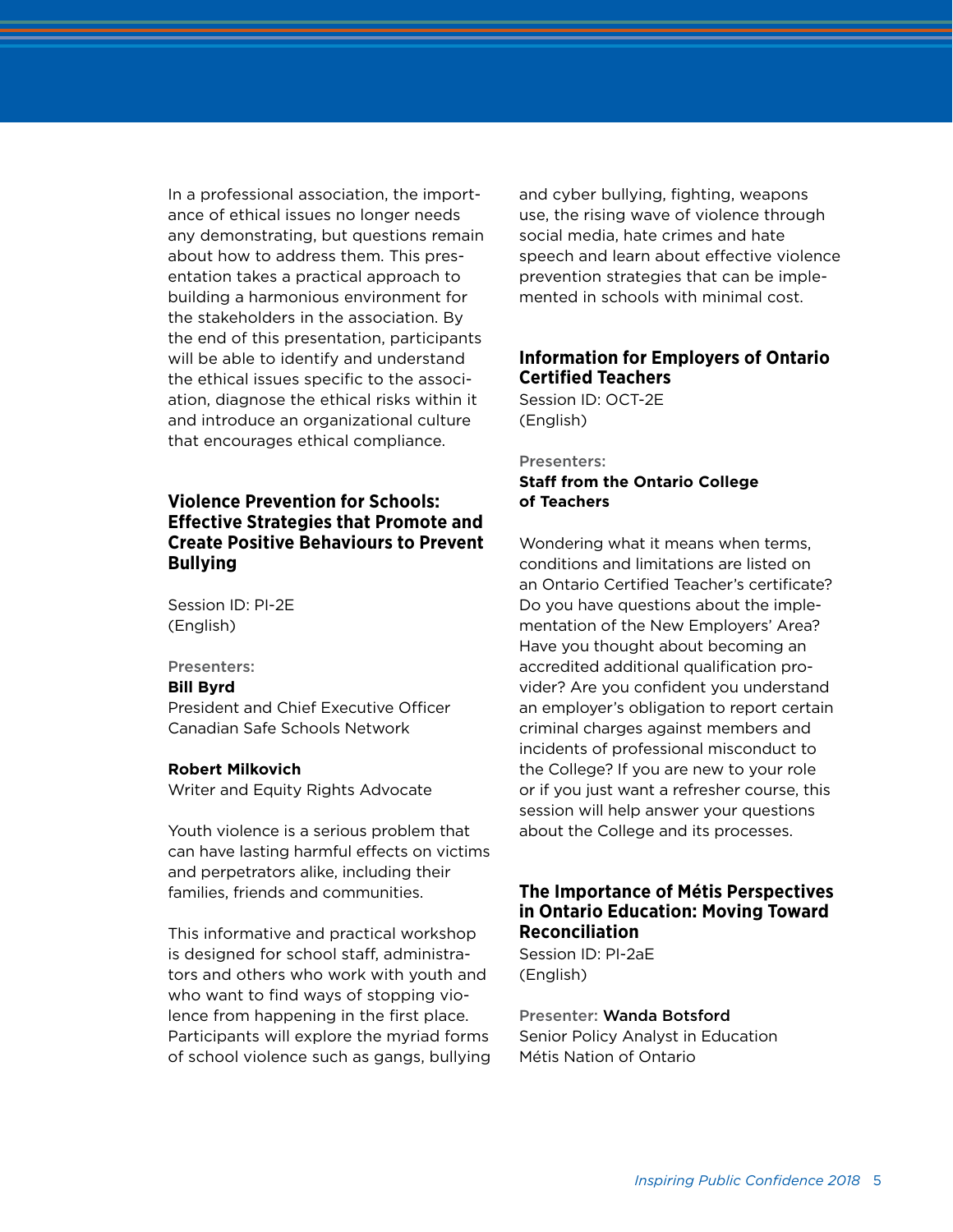## *Workshops (cont'd)*

As Canada (and Ontario) move forward with reconciliation, it's critical that providers of teacher education, regulators and employers of Ontario Certified Teachers learn about the Métis people in Ontario. More than ever, there is an urgent need for anyone involved in education to understand the history, lands, culture, governance, perspectives and issues of Métis people as told through authentic Métis voice. This session will be led by the Métis Nation of Ontario, working with a growing network of Métis OCT-certified teachers and other educators. Background information and best practices will be discussed.

### Thursday, May 31, 2018 Plenary Session | 2:00 p.m. – 3:15 p.m.

### **Confident Professionals: Competence, Resilience and Identity**

(English with simultaneous French interpretation)

Presenter: Harry Cayton, CBE FFPH Chief Executive Professional Standards Authority

Right-touch regulation says that regulation should create "framework in which professionalism can flourish". Drawing on research by the Professional Standards Authority, Harry Cayton will explore how the qualities of professionalism have shifted as society has changed, how the role of regulation must adapt to new circumstances and will reflect on what it means to be a professional in the 21st century.

### Thursday, May 31, 2018 Workshop Series 3 | 3:30 p.m. – 4:45 p.m.

### **Building School Cultures that Foster Ethical Understanding to Inform Decision Making**

Session ID: PI-3E (English)

Presenters:

#### Dr. Paul Shaw, EdS

Director of the Educator Ethics Division Georgia Professional Standards **Commission** 

#### Anne Marie Fenton, EdS

Director, Educator Assessment Georgia Professional Standards Commission

Educational leaders must balance the increasing complexity of their work, including high stakes decisions, across their many areas of responsibility. Part of their charge as leaders is to establish a school-wide vision of commitment to high standards.

School leaders have a shared opportunity for and a professional responsibility to themselves, their teachers and staff, the profession, and most importantly, to children in their buildings' classrooms, to take an aggressive, thoughtful, intentional approach to become ethical leaders, not just in regulatory enforcement, but also in ethics education, outreach, and prevention.

In this interactive session, participants will explore the critical role and responsibility of educational leaders to ensure the school cultures they build embrace an intentional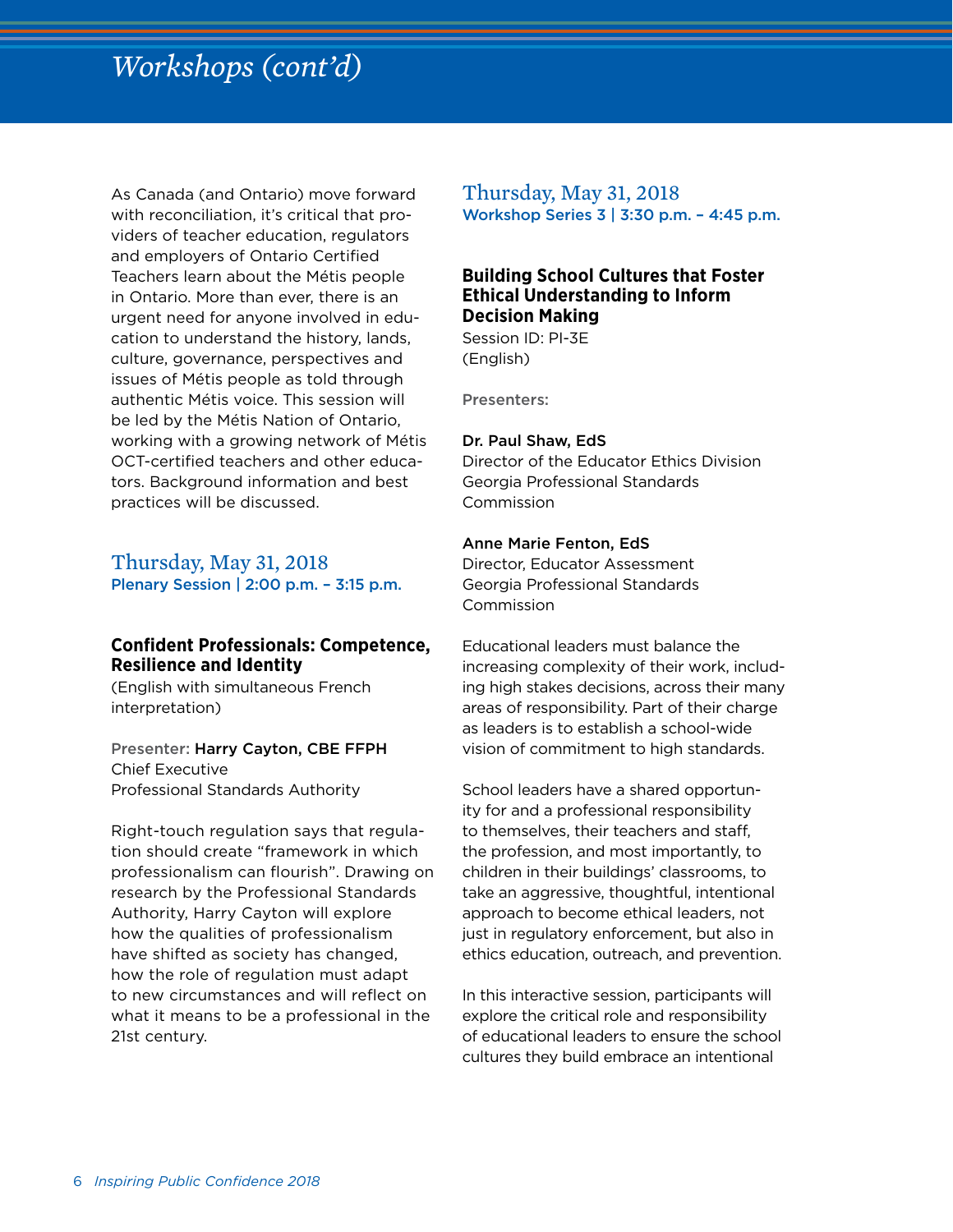focus on both conduct regulations and ethical principles to guide professional decision-making. Resources and strategies will also be shared and examined.

### **Commit to Kids: Identifying Risk in the School System to Create Safer Environments for Children**

Session ID: PI-3aE (English)

Presenter: Noni Classen Director of Education Canadian Centre for Child Protection

This session introduces the prevalence of child sexual abuse in Canada, a scan of a misconduct within the Canadian school environment and provides information gleaned from Cybertip.ca — Canada's tip-line for reporting the online sexual exploitation of children.

It discusses steps to take to identify and correct professional misconduct before it can escalate to illegal conduct. It further addresses how to mitigate risks and provides schools the tools to create policies, procedures and employee codes of conduct to reduce the risk of child sexual abuse and create safe environments for children and youth in their care.

## **Which Public? Whose Interest? Refreshing the Mandates of Regulators**

Session ID: PR-3E (English)

Presenter: Irwin Fefergrad, CS, BA, BCL, LLB Registrar Royal College of Dental Surgeons of Ontario

Once upon a time regulators had a clear mandate — to look out for their members and, with luck, to make the public feel confident about the services they were receiving. But what is the purpose of regulators today? In the health care sector we talk about acting in the public interest, which means putting patients first. While these are laudable goals, they need to be defined and have measurable outcomes. How do we build consensus on modern regulatory mandates? Who is best to fulfil those — elected members, appointed "public members" or a combination? Who decides how we define "the public interest" — government, College council, the Minister?

Changes to Ontario's Regulated *Health Professions Act* are putting these issues in the spotlight. Irwin Fefergrad, Registrar, Royal College of Dental Surgeons of Ontario will look at the impediments and the solutions on the road to regulatory efficacy.

### **Information pour les employeurs d'enseignantes et d'enseignants agréés de l'Ontario**

Session ID: OCT-3F (French)

#### Presenters : Staff from the Ontario College of Teachers

Vous vous demandez ce que signifient les conditions ou restrictions inscrites sur le certificat d'un membre? Avez-vous des questions concernant la mise en œuvre de la nouvelle section réservée aux employeurs? Avez-vous déjà songé à offrir un programme agréé menant à une qualification additionnelle? Comprenez-vous bien l'obligation qui incombe à un employeur de signaler à l'Ordre certaines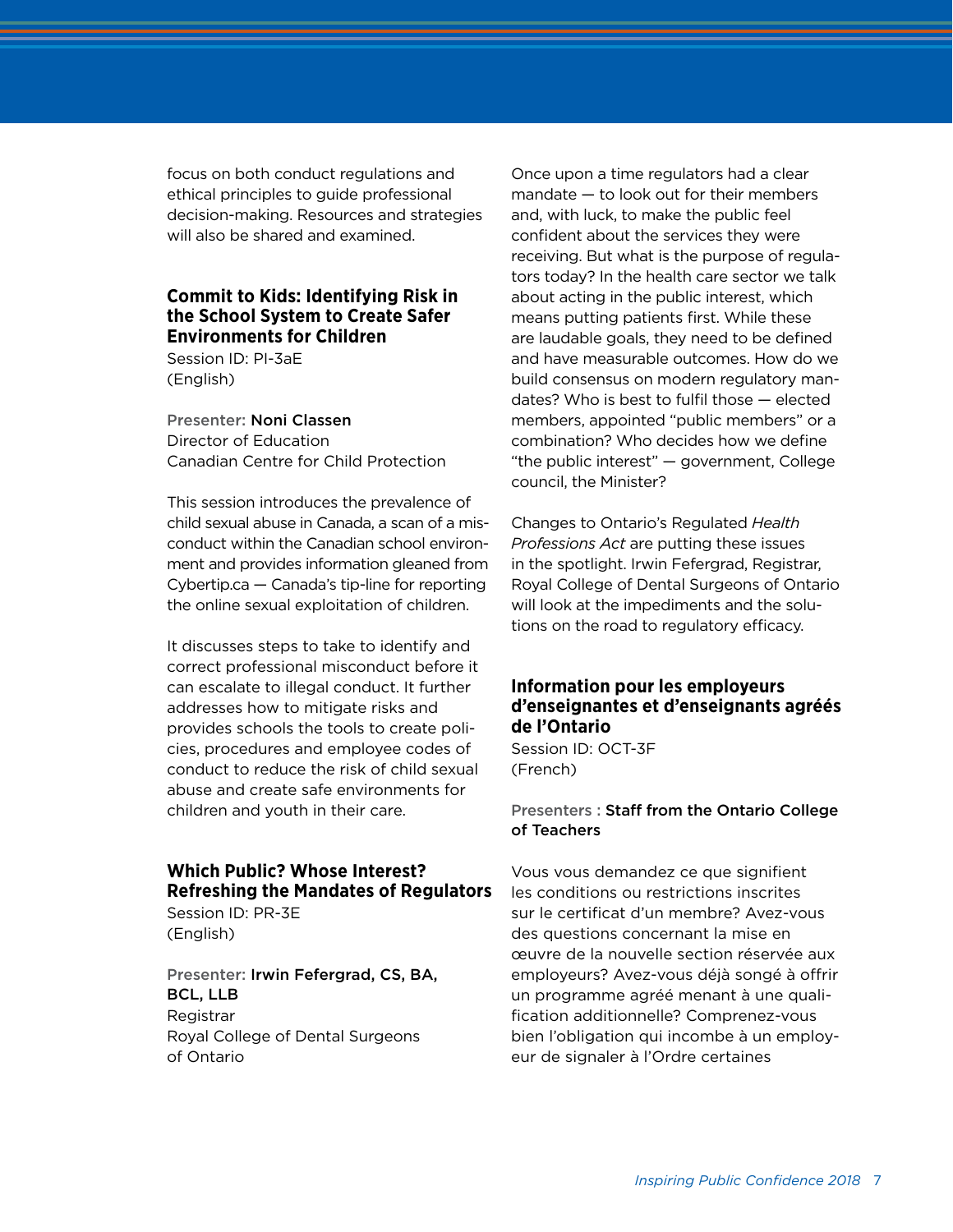## *Workshops (cont'd)*

accusations criminelles portées contre un membre ainsi que les incidents d'inconduite professionnelle? Si vous venez d'entrer en fonction ou si vous voulez tout simplement vous rafraîchir la mémoire, cette séance apportera des réponses à vos questions au sujet de l'Ordre et de ses processus.

Friday, June 1, 2018 Workshop Series 4 | 8:30 a.m. – 9:45 a.m.

#### **If You Tweet in the Woods, Can You Be Fired? The Perils of Social Media for Professionals**

Session ID: PR-4E (English)

#### Presenter: **Frederick Lane**

Author, attorney, educational consultant, expert witness, and lecturer

It's safe to say that we all have opinions — politics, sports, food, the guy your friend is dating — and to varying degrees, we enjoy sharing those opinions. Until recently, the potential audience for our opinions was relatively small. But now, thanks to the powerful combination of smartphones and social media, we have the ability, 24/7, to share our thoughts and opinions with a global audience. We all should think twice before clicking "send" but professionals have a particular obligation to do so. For professionals, an ill-considered post, tweet, or status update can result in a variety of negative and possibly career-ending consequences: embarrassment, economic harm, ethical violations, civil litigation, and even criminal prosecution. This presentation, using

recent real-world examples, will educate attendees about the potential cybertraps arising from the use and misuse of digital devices and social media.

#### **Prevention through Reporting: Mitigating Harm by Suspecting and Reporting Child Maltreatment**

Session ID: PI-4E (English)

Presenter: **Dr. Burke Baird MD FRCP(C)** Staff physician and Medical Lead McMaster Children's Hospital Child Maltreatment Assessment Program

With 85,000 confirmed cases in Canada every year, child maltreatment is very common. The physical impact of child maltreatment ranges from bruises to permanent brain injury to death but the most frequently encountered long-term adverse impact of maltreatment is on the emotional and mental well-being of the child.

Teachers and other regulated professionals who interact with children are in a position to detect and report concerns and suspicions that a child may be experiencing one or more forms of maltreatment.

This presentation will use a case-based format to illustrate the kinds of injuries, statements and behaviours that an abused child might demonstrate that should raise concern that he/she is being maltreated. The presentation will include a discussion of the neurobiology underlying the impact of maltreatment and other chronic, toxic stresses on the emotional (and therefore behavioural) functioning of children.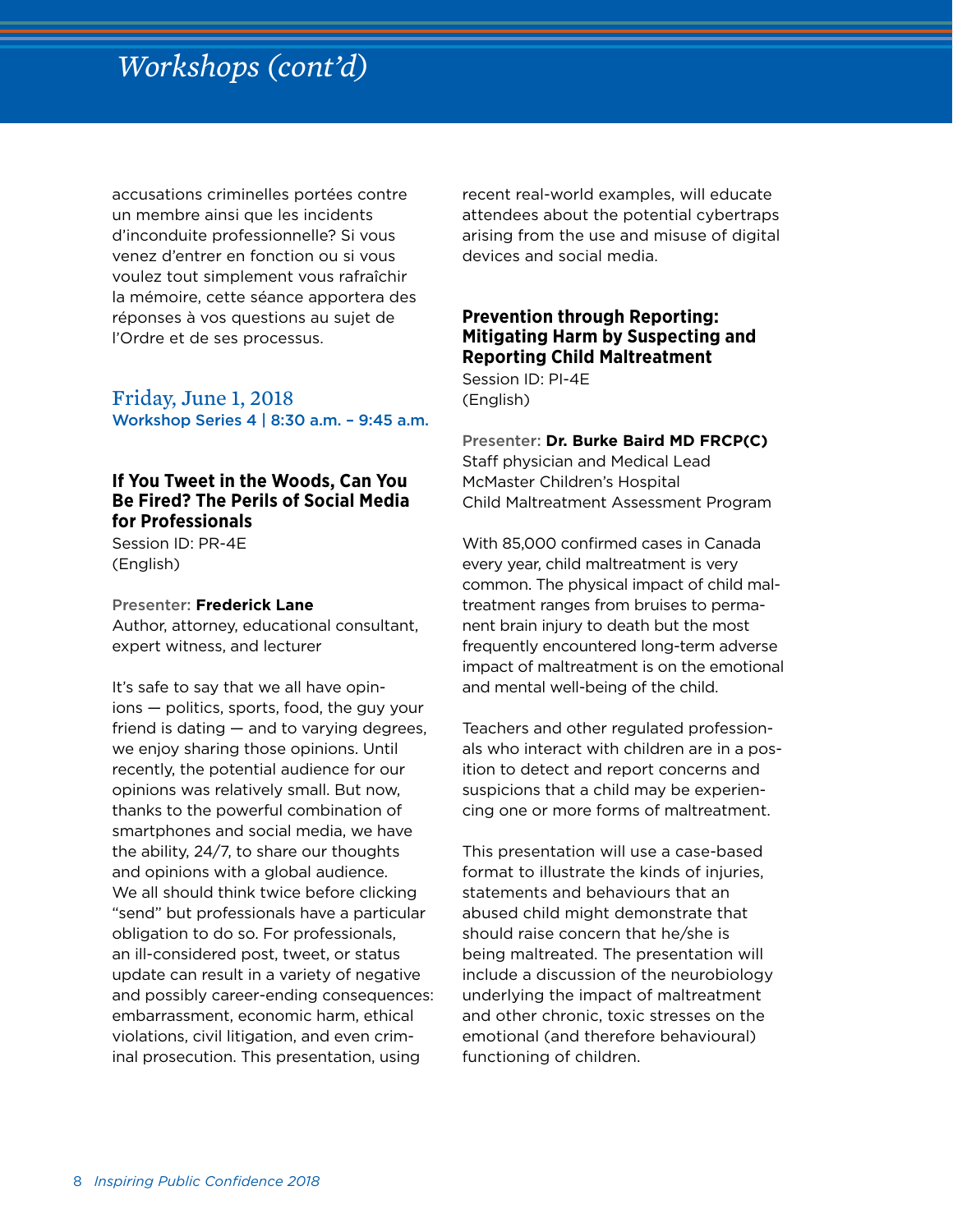#### **Social Media Use for Regulators**

Session ID: PR-4aE (English)

Presenters:

#### Ryan Pestana

Communications Officer College of Kinesiologists of Ontario

#### Mark Sampson

Social Media Digital Specialist College of Physicians and Surgeons of Ontario

Whether you're a large, well-resourced regulatory body or a small organization with a one-person communications team, you've probably considered what role social media can play in getting your messages out and engaging with stakeholders. Communication specialists Mark Sampson and Ryan Pestana will deliver this joint presentation on how regulators — both big and small — can use Twitter, Facebook, WordPress and more to connect with the public they are committed to protect.

#### **Employee Engagement**

Session ID: OCT-4EF (English with simultaneous French interpretation)

Presenters:

#### **Mark Pearmain**

Superintendent / CEO North Vancouver School District

#### **Scott Stanley**

Executive Director Human Resources North Vancouver School District

As a public-school organization how do you know if your employees are actually engaged with the organization? How do you get union and association buy in? During the 2016/2017 school year, the North Vancouver School District conducted a district wide employee engagement survey, providing an opportunity for all employees to speak directly and anonymously to their employer about "how they think" the organization is doing. In this presentation, Mark Pearmain and Scott Stanley will describe the process the North Vancouver School District followed to answer those specific questions. They will share the results of the engagement survey and illustrate the type of data and insight that employers can gather by providing an opportunity for direct communication with their employees. They will then describe what the North Vancouver School District is doing to follow up on the insights it gained from conducting the survey.

*(See next page for Friday, June 1, 2018 Workshop Series 5.)*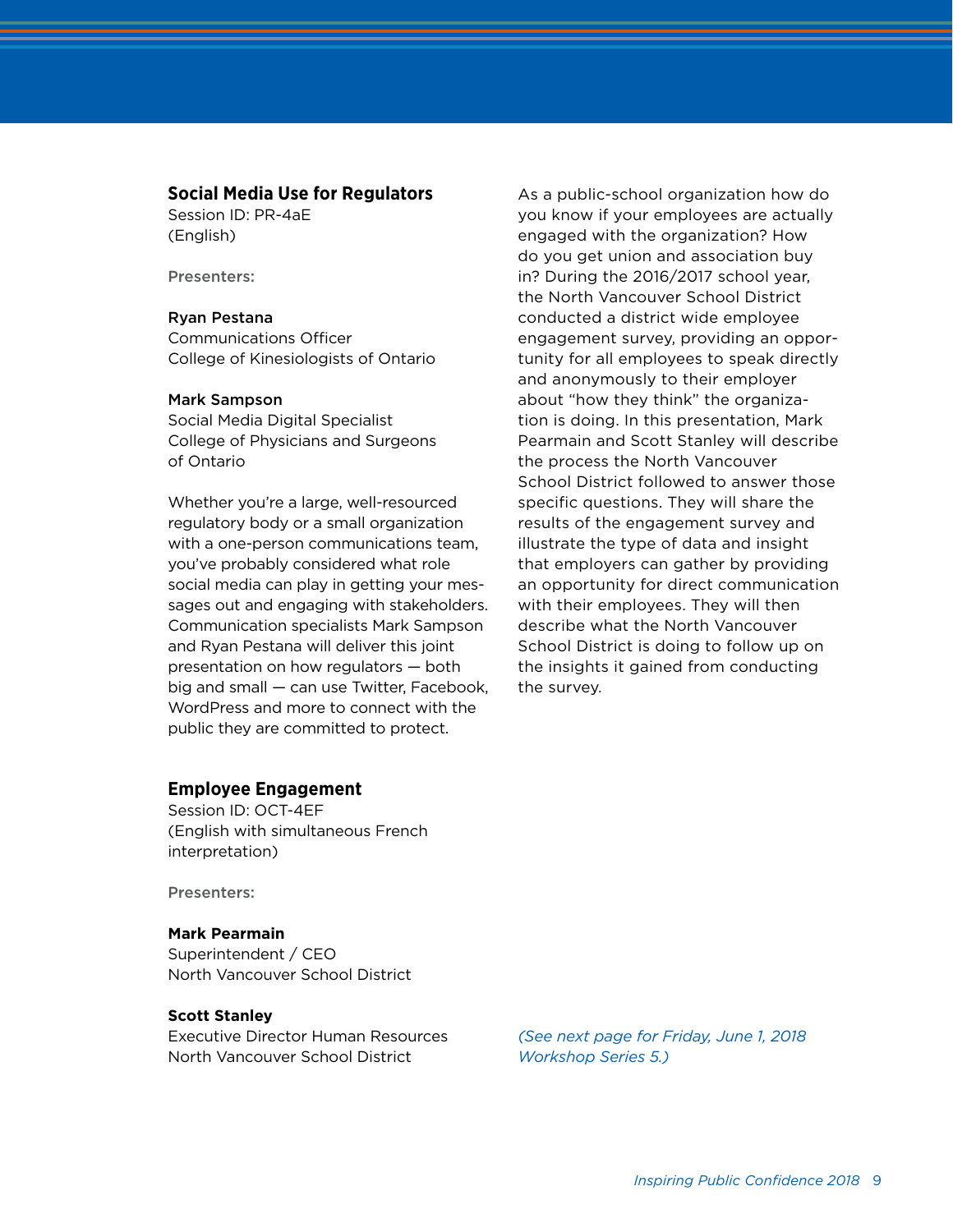## *Workshops(cont'd)*

## Friday, June 1, 2018 Workshop Series 5 | 10:00 a.m. – 11:15 a.m.

#### **Appreciative Inquiry: Building the Future on the Best of our Past! CANCELLED**

## **NEW! Improper Relationships and Professional Boundaries**

Session ID: PI-5cE (English)

#### Presenter: **Crystal Levonius** Chief Felony Prosecutor Crimes Against Children Division Collin County Texas District Attorney's Office

Educators are expected to act in a way that promotes the physical safety and well-being of the students entrusted to their care. They are role models in their schools and communities and are expected to conduct themselves professionally and ethically at all times. Nevertheless, sexual harassment, sexual assault, improper relationships and abuse by educators are increasing in occurrence. This workshop will review specific cases, applicable laws, and means for educators to support those who have been harmed and ways to prevent future harm.

#### **The** *Protecting Students Act***: Navigating the Governance and Political Channels in the Public Interest**

Session ID: PI-5aEF (English with simultaneous French interpretation)

Presenters:

#### **Angela De Palma, OCT** Chair Ontario College of Teachers

**Michael Salvatori, OCT, PhD** Chief Executive Officer and Registrar Ontario College of Teachers

In this session, Angela De Palma and Michael Salvatori outline the political and governance steps it took to make changes to the College's Act which safeguard Ontario's children. Learn how the College navigated the various political and governance channels to embed the recommendations of its independent review of its discipline practices into the *Protecting Students Act*.

## **Re-Engaging a Fatigued Profession**

Session ID: PR-5E (English)

Presenter: **Michael Saver, OCT** Michael Saver PD & Consulting Inc.

In the brief time since the beginning of the 21st century, members of caring professions have been challenged by seismic shifts. This new reality produces a startling range of reactions — from puzzlement to denial to terror to exhaustion. Frequently, these responses manifest as "compassion fatigue", making it difficult for practitioners to maintain appropriate professional boundaries, thus compromising their capacity and effectiveness. This session will explore the impact on professionals of these changes as well as the leadership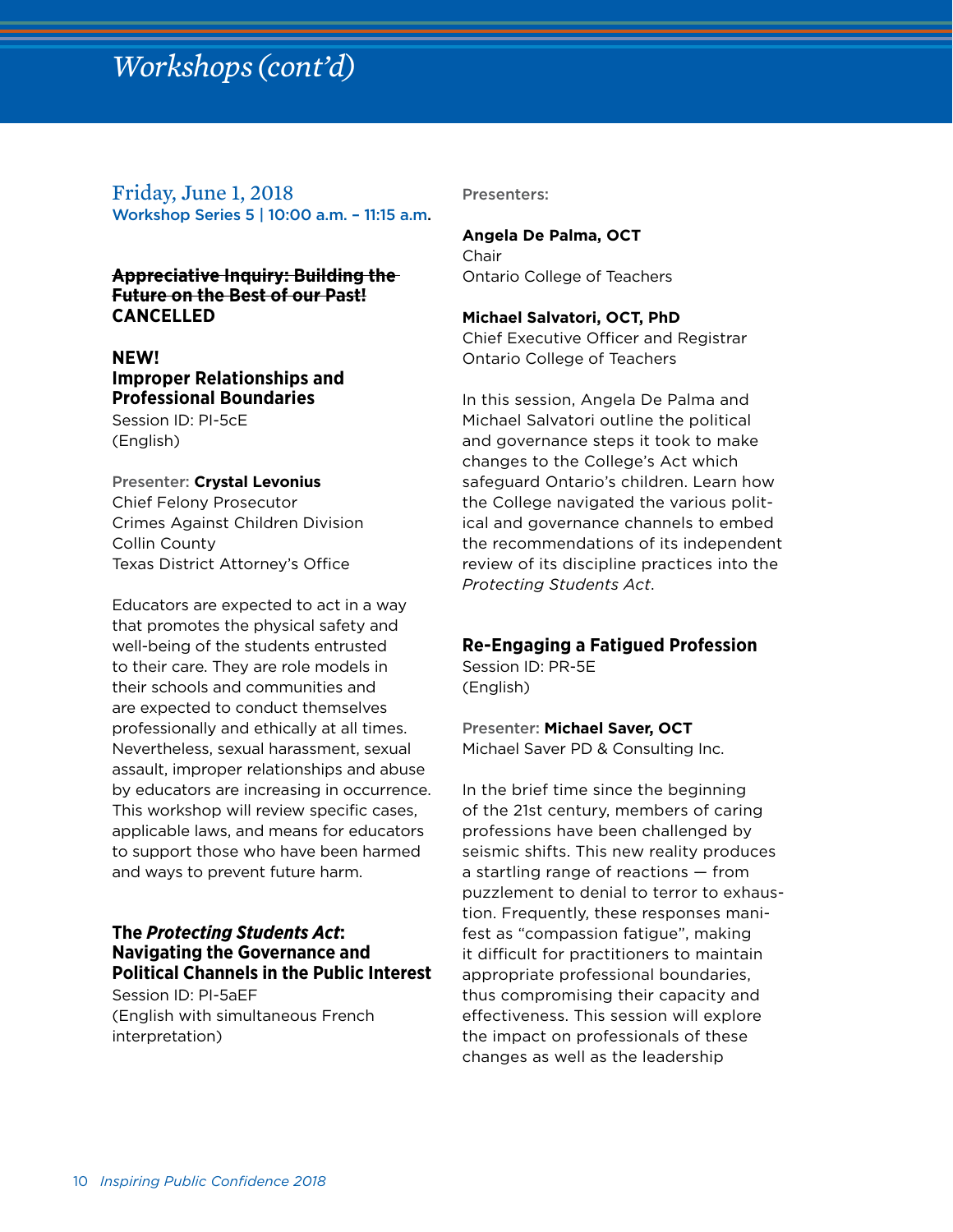dispositions and skill set necessary to appropriately support colleagues to re-engage and enhance resilience. Proven strategies for developing heightened self-awareness, applied emotional intelligence and for building authentic collaborative professional communities will be examined.

## **First Nations Lifelong Learning Table — Addressing the Needs of First Nation Learners in the Provincial Education System**

Session ID: PI-5bE (English)

Presenters:

#### **Paula Naponse, OCT**

Education Policy and Research Analyst Chiefs of Ontario

#### **Nicole Nicolas-Bayer, OCT**

Lifelong Learning Coordinator Chiefs of Ontario

This workshop will provide participants with an in-depth understanding of how First Nations are working in partnership with the province of Ontario to address the needs of First Nation learners in the provincial education system. Five broad priority areas including; relationships, language and culture, curriculum, information access and accountability and policy development will be broken down into several areas of focus for in-depth discussion.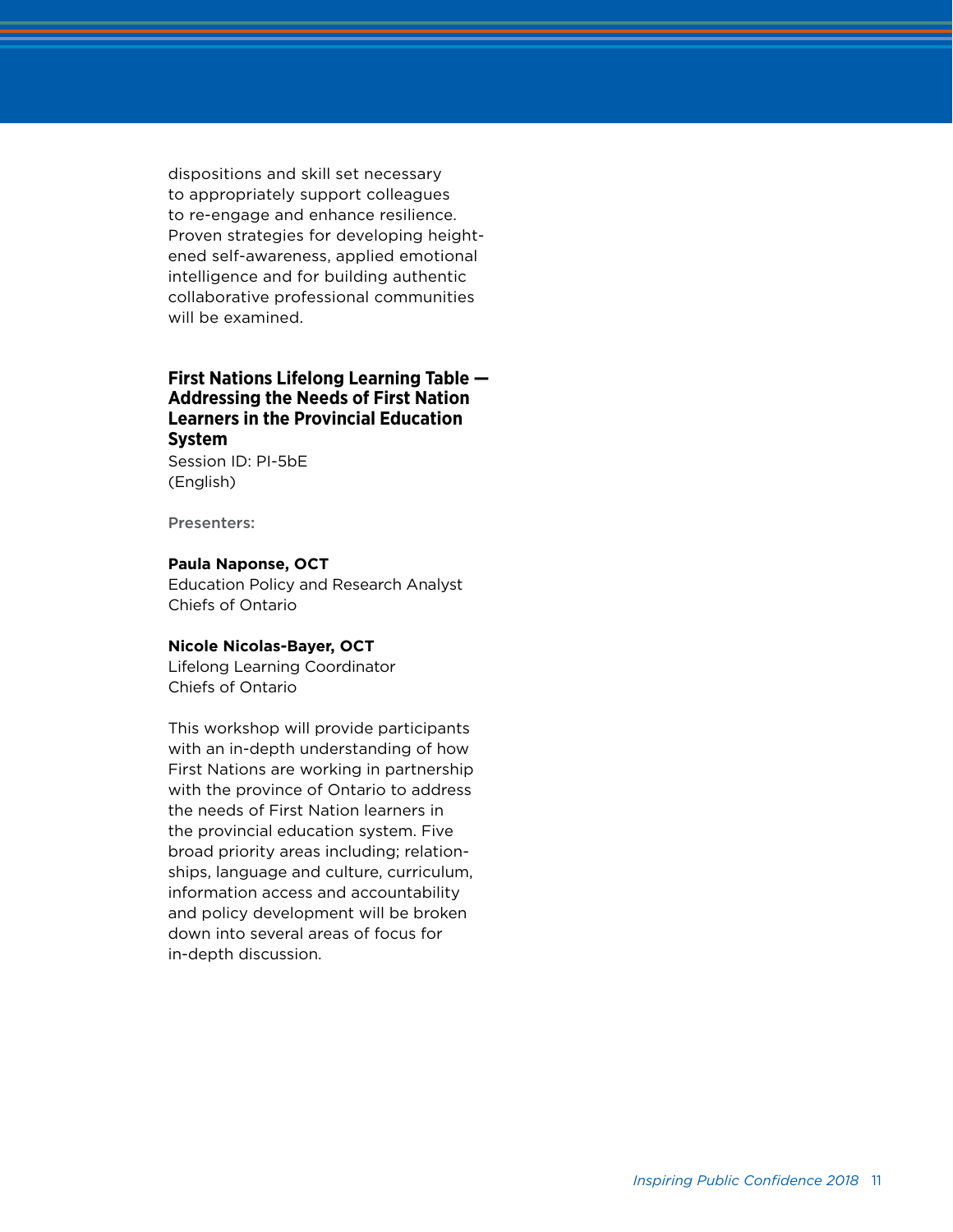## Thursday, May 31, 2018

| 7:30 a.m.                     | <b>Registration opens</b>                                                                                                     |  |
|-------------------------------|-------------------------------------------------------------------------------------------------------------------------------|--|
| $8:00$ a.m.                   | <b>Continental Breakfast</b>                                                                                                  |  |
| $9:00$ a.m.                   | <b>Opening Remarks</b>                                                                                                        |  |
|                               | <b>Keynote Speaker: Rex Murphy</b>                                                                                            |  |
| 10:00 a.m.                    | <b>Break</b>                                                                                                                  |  |
| <b>Workshop Series 1</b>      |                                                                                                                               |  |
| 10:15 a.m. -<br>11:30 a.m.    | Risky Business: The Evolution of Regulatory Effectiveness                                                                     |  |
|                               | Hackathons Aren't Just for Coders                                                                                             |  |
|                               | Instructing Pre-Service Candidates and In-Service Educators in<br>Ethical Understanding to Guide Professional Decision-Making |  |
|                               | Reconciliation: Beyond Canada 150                                                                                             |  |
| <b>Workshop Series 2</b>      |                                                                                                                               |  |
| $11:45$ a.m. -<br>$1:00$ p.m. | Identifying and Managing Ethical Risks in a Professional Association                                                          |  |
|                               | Violence Prevention for Schools: Effective Strategies that<br>Promote and Create Positive Behaviours to Prevent Bullying      |  |
|                               | Information for Employers of Ontario Certified Teachers                                                                       |  |
|                               | The Importance of Métis Perspectives in Ontario<br><b>Education: Moving Forward Toward Reconciliation</b>                     |  |
| 1:00 p.m.                     | Lunch                                                                                                                         |  |
| <b>Workshop Series 3</b>      |                                                                                                                               |  |
| 2:00 p.m -<br>3:15 p.m.       | Keynote Speaker: Harry Cayton                                                                                                 |  |
| 3:30 p.m. -<br>4:45 p.m.      | Building School Cultures that Foster Ethical Understanding to<br><b>Inform Decision-Making</b>                                |  |
|                               | Commit to Kids: Identifying Risk in the School System to<br><b>Create Safer Environments for Children</b>                     |  |
|                               | Which Public? Whose Interest? Refreshing the Mandates<br>of Regulators                                                        |  |
|                               | Information pour les employeurs d'enseignantes agréés de l'Ontario                                                            |  |
| 5:00 p.m.                     | Keynote Speaker: Marc-André Blanchard                                                                                         |  |
| 5:30 p.m.                     | Networking Reception                                                                                                          |  |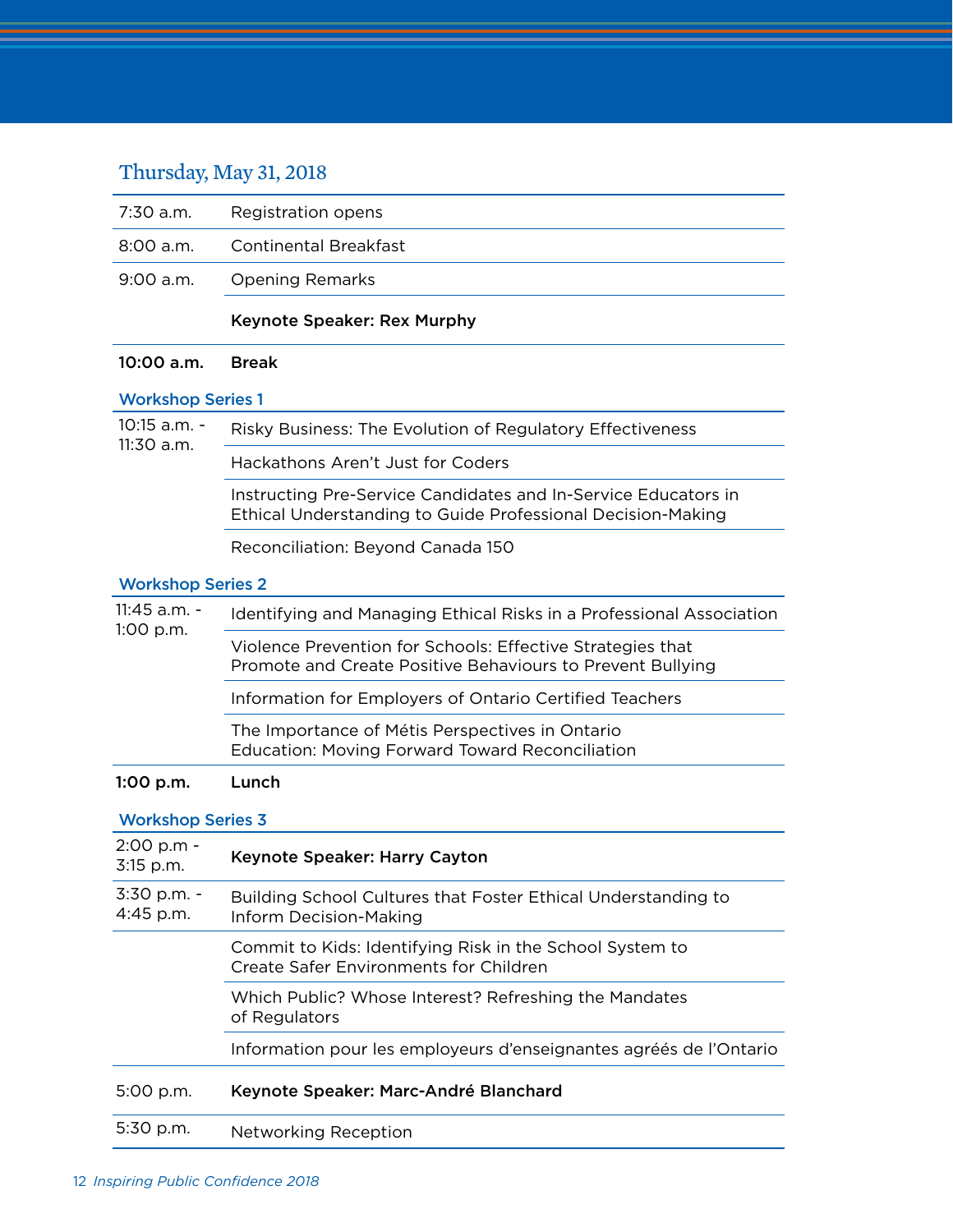## Friday, June 1, 2018

## Workshop Series 4

| $8:30$ a.m. -<br>$9:45$ a.m. | If You Tweet in the Woods, Can You Be Fired? The<br>Perils of Social Media for Professionals                                |  |
|------------------------------|-----------------------------------------------------------------------------------------------------------------------------|--|
|                              | Prevention Through Reporting: Mitigating Harm by<br>Suspecting and Reporting Child Maltreatment                             |  |
|                              | Social Media Use for Regulators                                                                                             |  |
|                              | Employee Engagement                                                                                                         |  |
| <b>Workshop Series 5</b>     |                                                                                                                             |  |
| 10:00 a.m. -<br>$11:15$ a.m. | Improper Relationships and Professional Boundaries                                                                          |  |
|                              | The <i>Protecting Students Act</i> : Navigating the Governance and<br>Political Channels in the Public Interest             |  |
|                              | Re-engaging a Fatigued Profession                                                                                           |  |
|                              | First Nations Lifelong Learning Table – Addressing the Needs of<br>First Nation Learners in the Provincial Education System |  |

| 11:15 a.m.                 | <b>Break</b>                      |
|----------------------------|-----------------------------------|
| 11:30 a.m. -<br>12:30 p.m. | Keynote Speaker: Margaret Trudeau |
| 12:30 p.m.                 | <b>Closing Remarks</b>            |